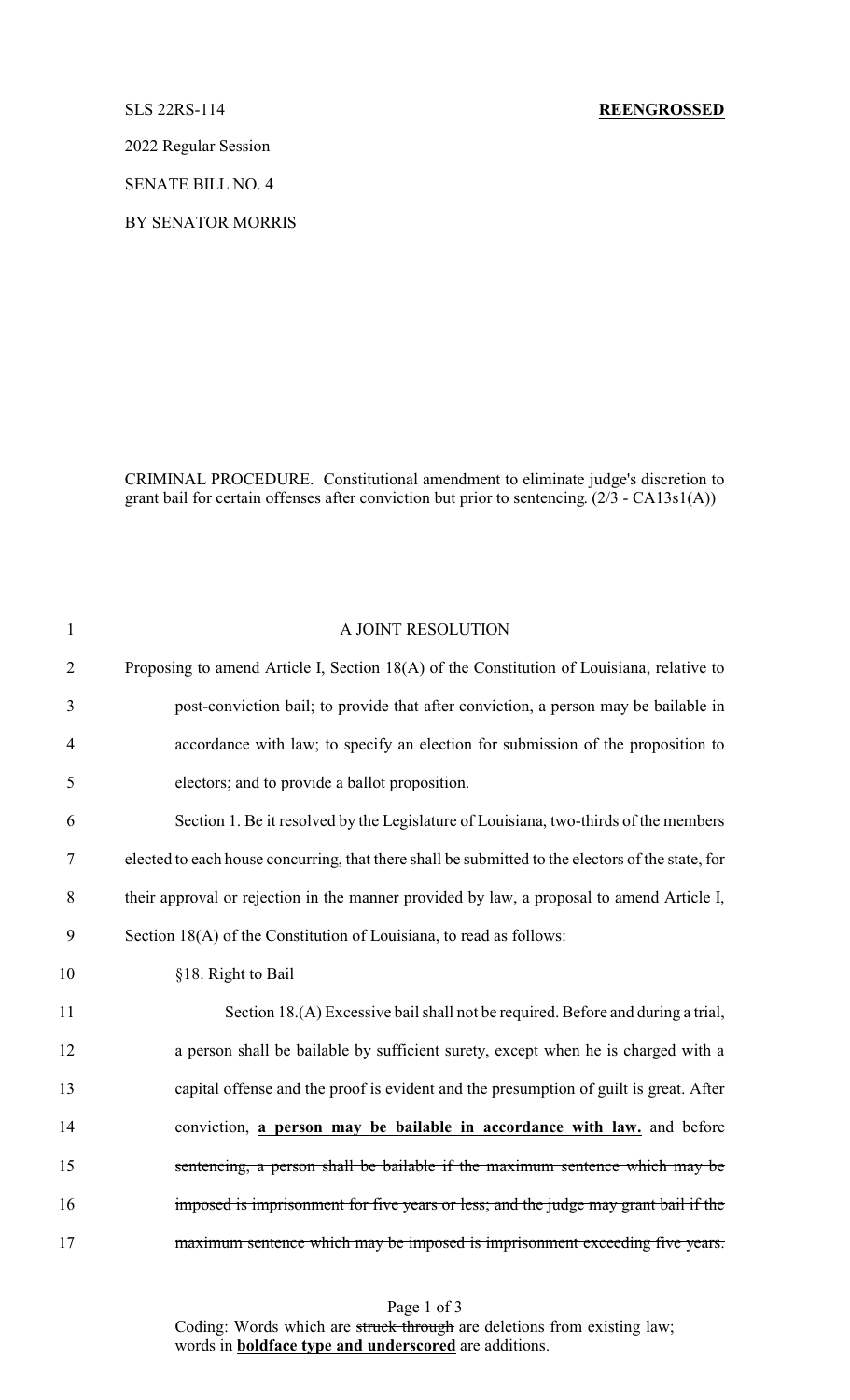After sentencing and until final judgment, a person shall be bailable if the sentence actually imposed is five years or less; and the judge may grant bail if the sentence actually imposed exceeds imprisonment for five years.

 (B) However, a **A** person charged with a crime of violence as defined by law or with production, manufacture, distribution, or dispensing or possessionwith intent to produce, manufacture, distribute, or dispense a controlled dangerous substance as defined by the Louisiana Controlled Dangerous Substances Law, and the proof is evident and the presumption of guilt is great, shall not **may** be bailable if, after a contradictoryhearing, the judge or magistrate finds byclear and convincing evidence 10 that there is a substantial risk that the person may flee or poses an imminent danger to any other person or the community **in accordance with law**.

 Section 2. Be it further resolved that this proposed amendment shall be submitted to the electors of the state of Louisiana at the statewide election to be held on November 8, 2022.

 Section 3. Be it further resolved that on the official ballot to be used at said election there shall be printed a proposition, upon which the electors of the state shall be permitted to vote YES or NO, to amend the Constitution of Louisiana, which proposition shall read as follows:

| 19 | Do you support an amendment to provide that post-conviction bail shall not  |
|----|-----------------------------------------------------------------------------|
| 20 | be solely in the discretion of the judge but shall be allowed only in       |
| 21 | accordance with bail provisions as provided by the Legislature of Louisiana |
| 22 | and that bail for crimes of violence and drug offenses where the proof is   |
| 23 | evident and the presumption of guilt is great shall not be solely in the    |
| 24 | discretion of the judge but shall be allowed only in accordance with bail   |
| 25 | provisions as provided by the Legislature of Louisiana?                     |
| 26 | (Amends Const. Art. I, Sec. $18(A)$ )                                       |